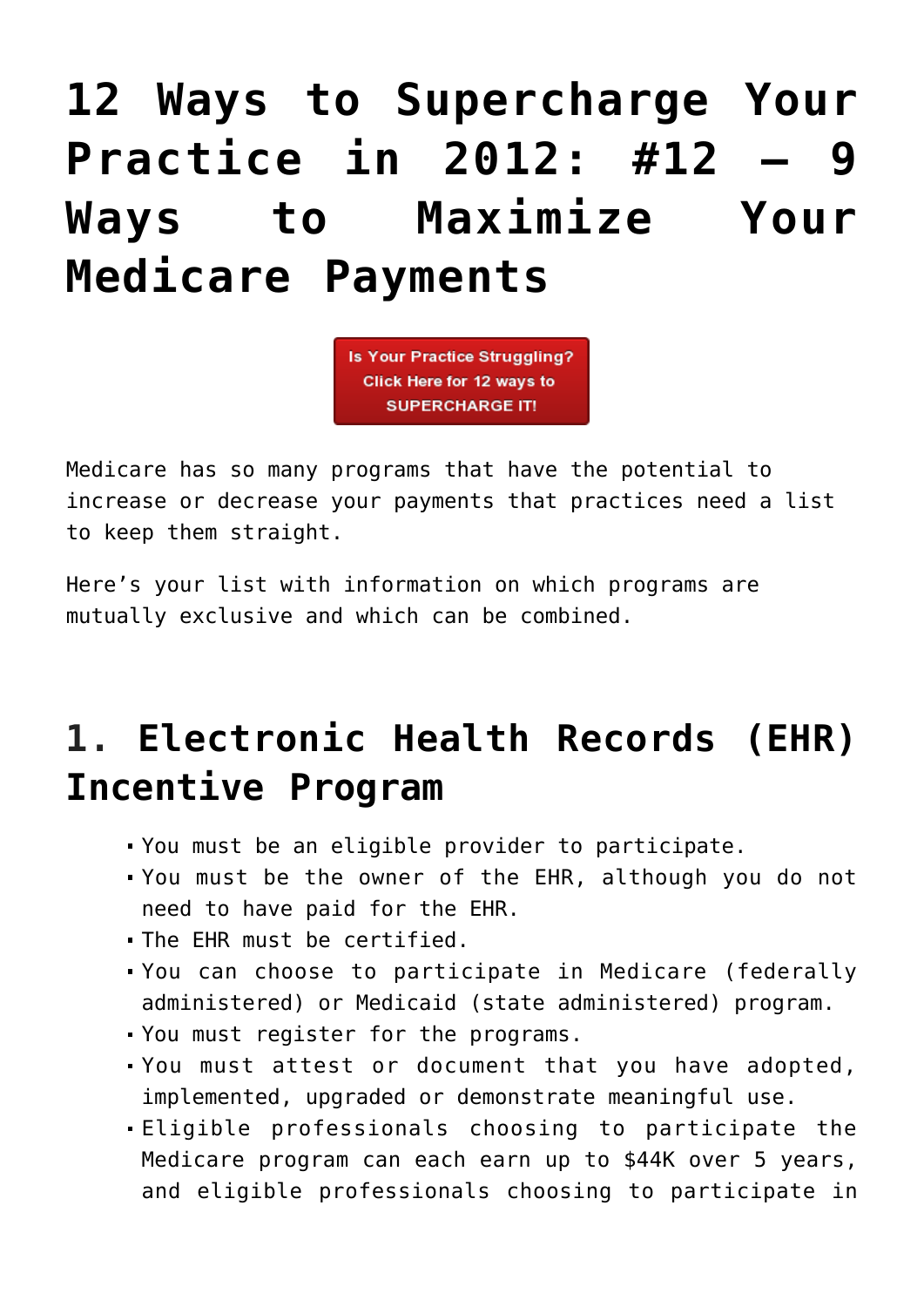the Medicaid program can each earn up to \$63,750 over 6 years.

#### **2. [ePrescribing Incentive Program](http://www.cms.gov/Medicare/Quality-Initiatives-Patient-Assessment-Instruments/ERxIncentive/index.html)**

- Eligible professionals do not need to register for the program.
- You can participate in one of three ways: via submitting codes on claim forms, via an EHR or via a registry
- Each professional needs to report 10 eRx events for Medicare patients for dates of service before June 30, 2012 OR apply for one of five exclusions or four exemptions.
- EPs who are successful e-prescribers can qualify to earn an incentive payment based on a percentage of their total estimated Medicare PFS allowed charges processed not later than 2 months after the end of the reporting period. For reporting year 2012, EPs who are successful e-prescribers can qualify to earn an incentive payment equal to 1.0 percent of allowed charges. For reporting year 2013, EPs can qualify to earn an incentive payment of 0.5 percent of allowed charges. Beginning in 2012, EPs who are not successful e-prescribers in 2011 and do not qualify for a hardship exception will be subject to a payment adjustment equal to 1.0 percent of their Medicare PFS allowed charges. The payment adjustment increases to 1.5 percent in 2013 and 2.0 percent in 2014.

## **3. [PQRS \(Physician Quality](http://www.cms.gov/Medicare/Quality-Initiatives-Patient-Assessment-Instruments/PQRS/index.html?redirect=/pqrs) [Reporting System\)](http://www.cms.gov/Medicare/Quality-Initiatives-Patient-Assessment-Instruments/PQRS/index.html?redirect=/pqrs)**

Originally called PQRI (Physician Quality Reporting Initiative) is the basis for pay-for-performance models.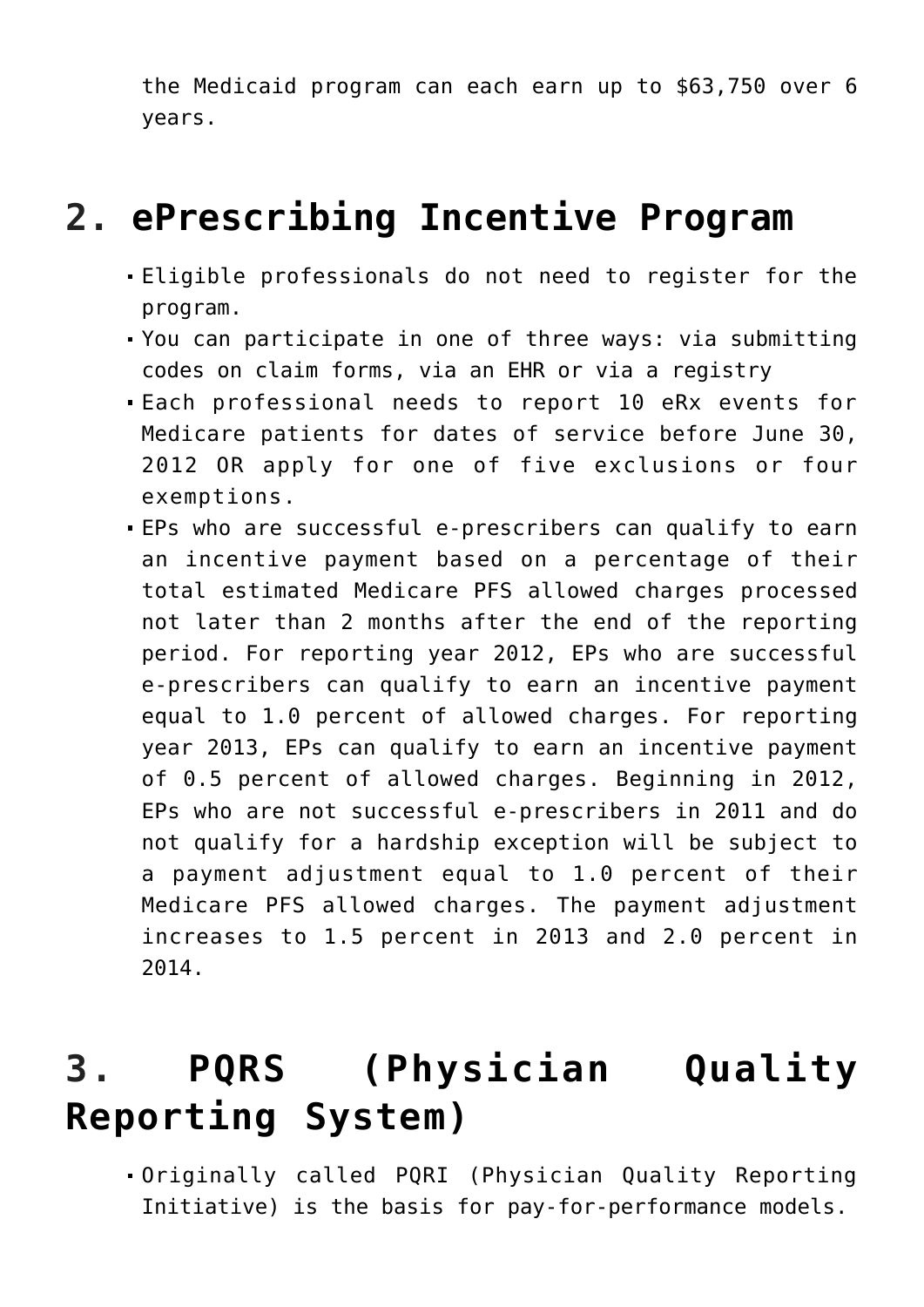- Physicians may report individually or practices may choose a set of three measures that relate to the type of patients they see. Measures are performed and modifiers are attached to claims.
- Bonuses are available until 2014; starting in 2015 practices not participating in PQRS will receive a negative payment adjustment.
- For reporting years 2012 through 2014, EPs who satisfactorily report Physician Quality Reporting System measures will earn an incentive payment equal to 0.5 percent of allowed charges. Additionally, for reporting years 2011 through 2014, EPs who satisfactorily report Physician Quality Reporting System measures can qualify to earn an additional 0.5 percent incentive payment by, more frequently than is required to qualify for or maintain board certification status, participating in a maintenance of certification program and successfully completing a qualified maintenance of certification program practice assessment. Beginning in 2015, EPs who do not satisfactorily report under the Physician Quality Reporting System will be subject to a payment adjustment equal to 1.5 percent of their Medicare PFS allowed charges. The payment adjustment increases to 2.0 percent in 2016 and beyond.

#### **4. [Medicare Wellness Visits](https://managemypractice.com/wp-content/uploads/2012/06/AWV_Chart.pdf)**

- Many practices are losing money due to the confusion over what Medicare pays for and what Medicare doesn't pay for. Medicare introduced three new visits in 2010 and many providers continue to have trouble understanding and providing them correctly.
- The "Welcome to Medicare" visit is technically called the "Initial Patient Physical Examination" (IPPE), but to everyone's dismay, it is not a physical examination at all, with the exception of basic visits such as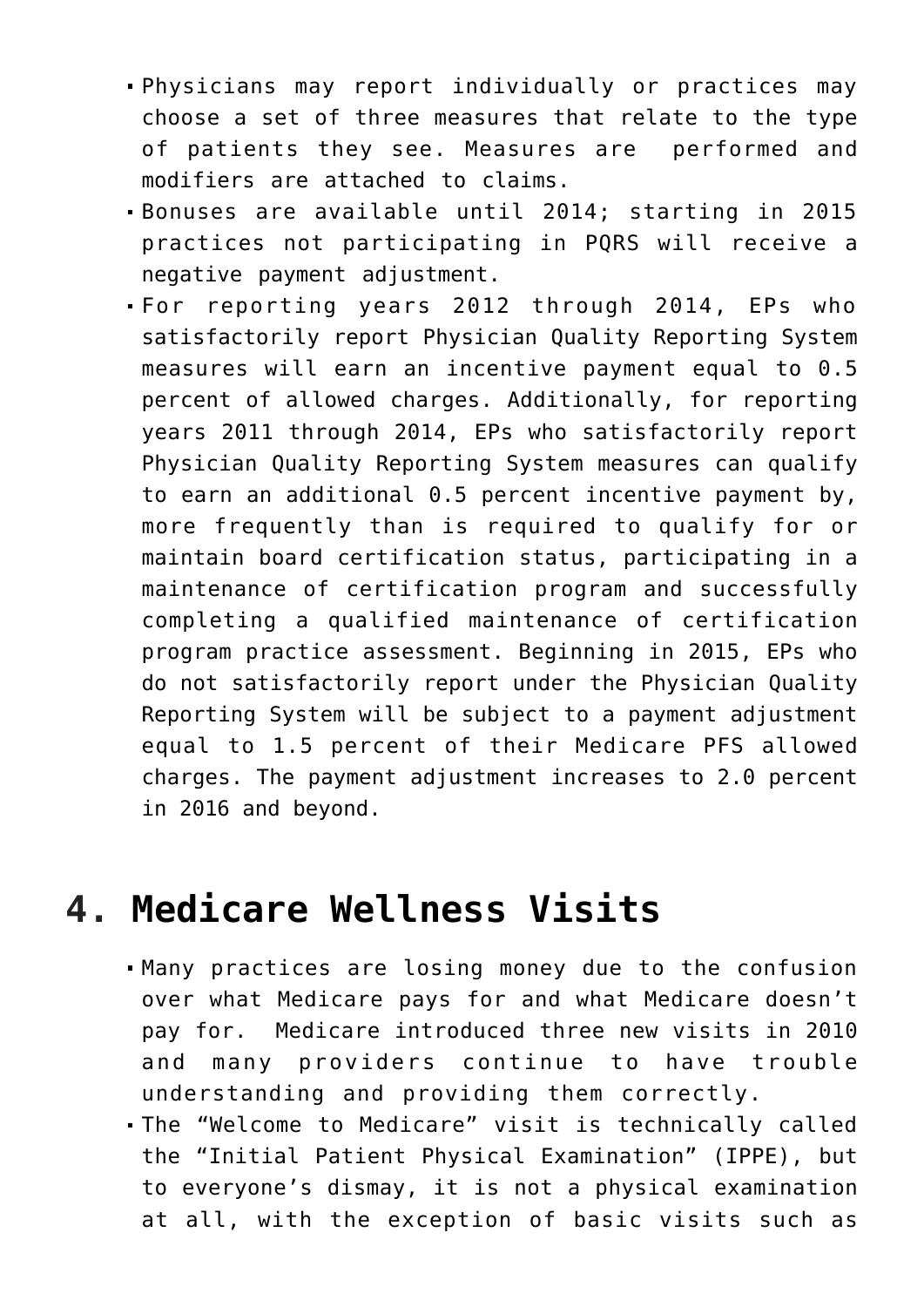height, weight, BMI, blood pressure and pulse, and the potential for an EKG and an Abdominal Aortic Aneurysm screening. The Annual Wellness Visit (AWV) and the Subsequent Annual Wellness Visit are not physical examinations either, yet almost ALL patients believe that Medicare now gives free annual physicals.

- Practices must train all staff and physicians to use the correct terminology first. I suggest everyone stop using the phrases "annual physical" or "complete physical" with Medicare patients. Patients can request and receive:
	- A Welcome to Medicare Visit with no exam (no deductible, no co-insurance)
	- A first annual Wellness Visit with no exam (no deductible, no co-insurance)
	- A Subsequent Annual Wellness Visit with no exam every year thereafter (no deductible, no coinsurance)
- What patients think they want is either a preventive visit, which Medicare will NOT pay for, or a standard Evaluation & Management (E/M) visit, which their deductible and co-insurance will apply to.
- The only way the practice can win is by driving home to patients what Medicare does pay for and doesn't pay for and making sure your documentation matches the code you submit to Medicare.

#### **[5. The ABN \(Advance Beneficiary](http://www.cms.gov/Medicare/Medicare-General-Information/BNI/ABN.html) [Notice\)](http://www.cms.gov/Medicare/Medicare-General-Information/BNI/ABN.html)**

- Many practices miss revenue when they provide services to Medicare patients that are statutorily excluded from Medicare benefits.
- These may be services that do not meet the Medicare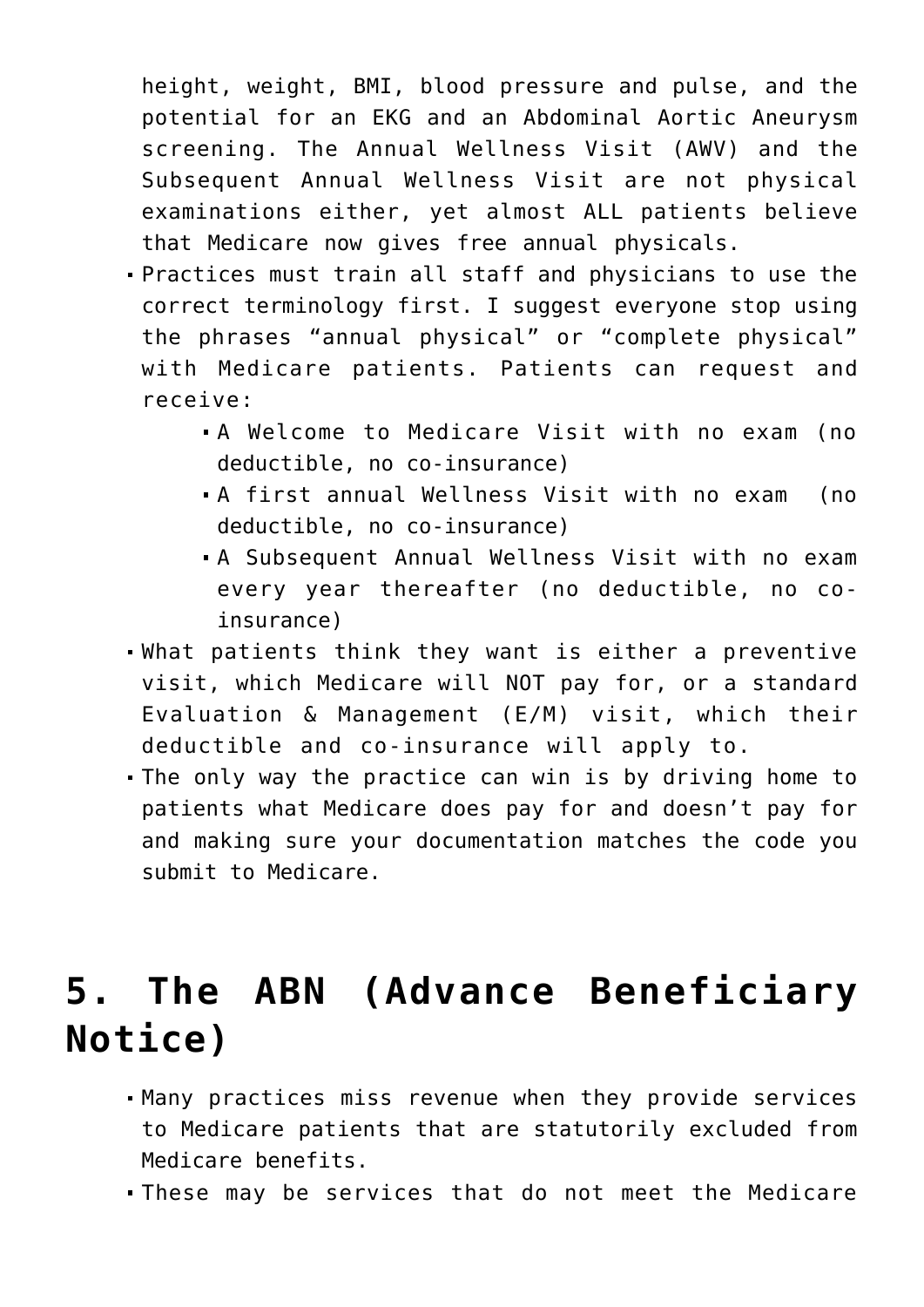definition of medical necessity or are provided at more frequent intervals than Medicare approves.

Identifying these non-covered services is the hard thing, however, unless your EMR can alert you to a service that will not be paid by Medicare, and if the patient requests the service and signs an ABN prior to the provision of the service In this case, the practice may collect the full fee from the patient.

#### **[6. Primary Care Incentive Payment](https://managemypractice.com/wp-content/uploads/2012/06/PCIP_Overview.pdf) [Program \(PCIP\)](https://managemypractice.com/wp-content/uploads/2012/06/PCIP_Overview.pdf)**

- Eligible Providers (Clinical Nurse Specialists, Nurse Practitioners, Physician Assistants, and Physicians who have their primary specialty designation in family medicine, internal medicine, geriatric medicine or pediatric medicine) can receive a 10% incentive payment for services under Part B.
- The PCIP program, which was created by the Patient Protection and Affordable Care Act, requires Medicare to pay primary care providers, whose primary care billings comprise at least 60 percent of their total Medicare allowed charges, a quarterly 10-percent bonus from Jan. 1, 2011, until the end of December 2015.
- Eligible primary care physicians furnishing a primary care service in a Health Professional Shortage Area (HPSA) area may receive both a HPSA and a PCIP payment.

## **[7. HPSA \(Health Professional](http://www.cms.gov/Medicare/Medicare-Fee-for-Service-Payment/HPSAPSAPhysicianBonuses/index.html?redirect=/hpsapsaphysicianbonuses) [Shortage Area\)](http://www.cms.gov/Medicare/Medicare-Fee-for-Service-Payment/HPSAPSAPhysicianBonuses/index.html?redirect=/hpsapsaphysicianbonuses)**

Medicare makes bonus payments annually of 10% to physicians who provide medical care services in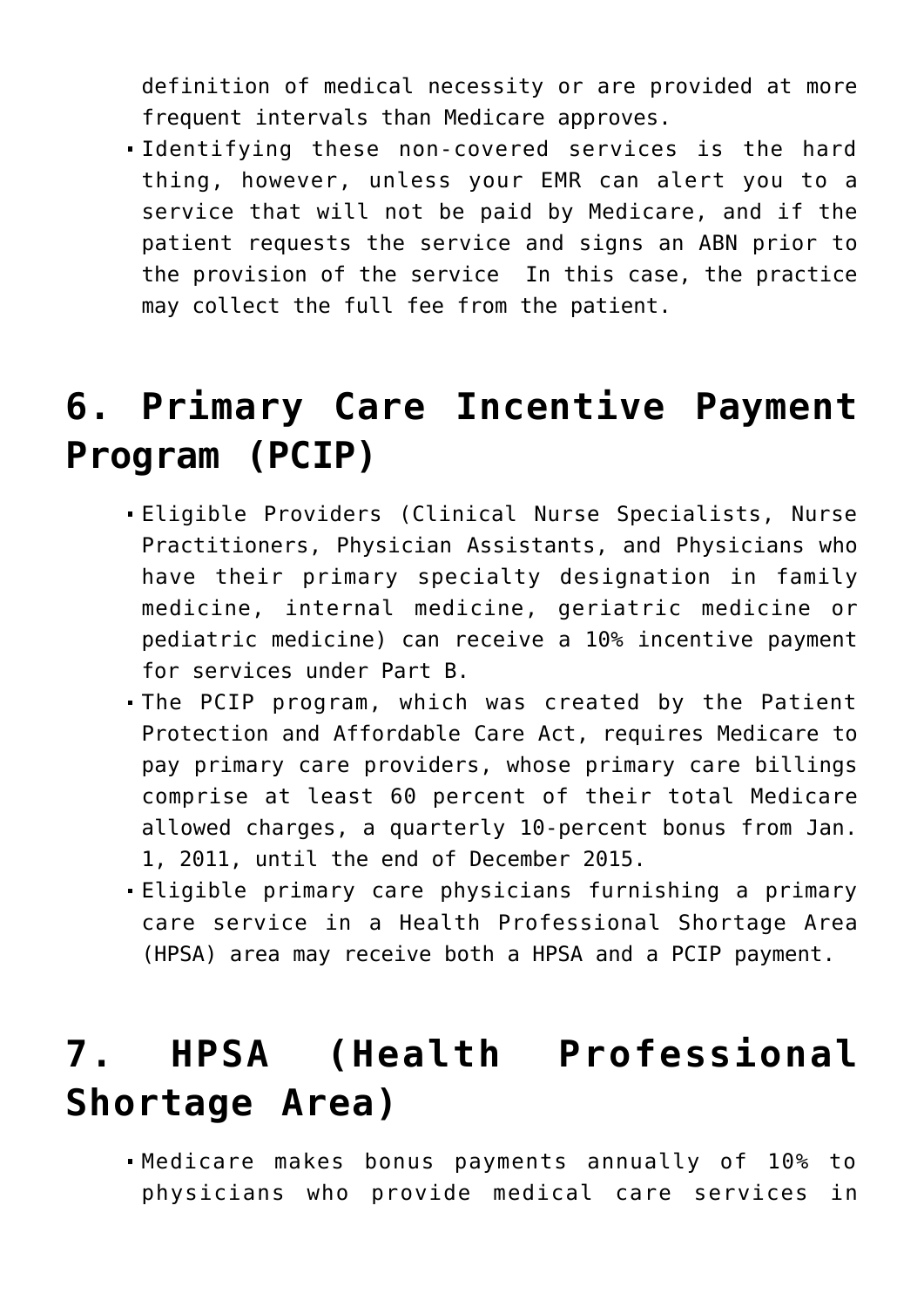geographic areas that lack sufficient health care providers to meet the needs of the population.

- Payments are automatic; there is no need to register or report anything on the claim for
- If services are provided in ZIP code areas that do not fall entirely within a full county HPSA or partial county HPSA, the AQ modifier must be entered on the claim to receive the bonus.

## **8. [HPSA \(Health Professional](http://www.cms.gov/Medicare/Medicare-Fee-for-Service-Payment/HPSAPSAPhysicianBonuses/index.html?redirect=/hpsapsaphysicianbonuses) [Shortage Area \) Surgical Incentive](http://www.cms.gov/Medicare/Medicare-Fee-for-Service-Payment/HPSAPSAPhysicianBonuses/index.html?redirect=/hpsapsaphysicianbonuses) [Payment \(HSIP\)](http://www.cms.gov/Medicare/Medicare-Fee-for-Service-Payment/HPSAPSAPhysicianBonuses/index.html?redirect=/hpsapsaphysicianbonuses)**

- The Affordable Care Act of 2010, Section 5501 (b)(4) expands bonus payments for general surgeons in HPSAs. Effective January 1, 2011 through December 31, 2015, physicians serving in designated HPSAs will receive an additional 10% bonus for major surgical procedures with a 10 or 90 day global period.
- Payments are automatic; there is no need to register or report anything on the claim form.
- If services are provided in ZIP code areas that do not fall entirely within a full county HPSA or partial county HPSA, the AQ modifier must be entered on the claim to receive the bonus.

#### **[9. NEW! Comprehensive Primary Care](http://innovations.cms.gov/initiatives/Comprehensive-Primary-Care-Initiative/index.html) [Initiative \(CPCi\)](http://innovations.cms.gov/initiatives/Comprehensive-Primary-Care-Initiative/index.html)**

- Payment model per beneficiary per month (PBPM) for care management of Medicaid and Medicare patients
- Markets in Arkansas, Colorado, New jersey, New York,